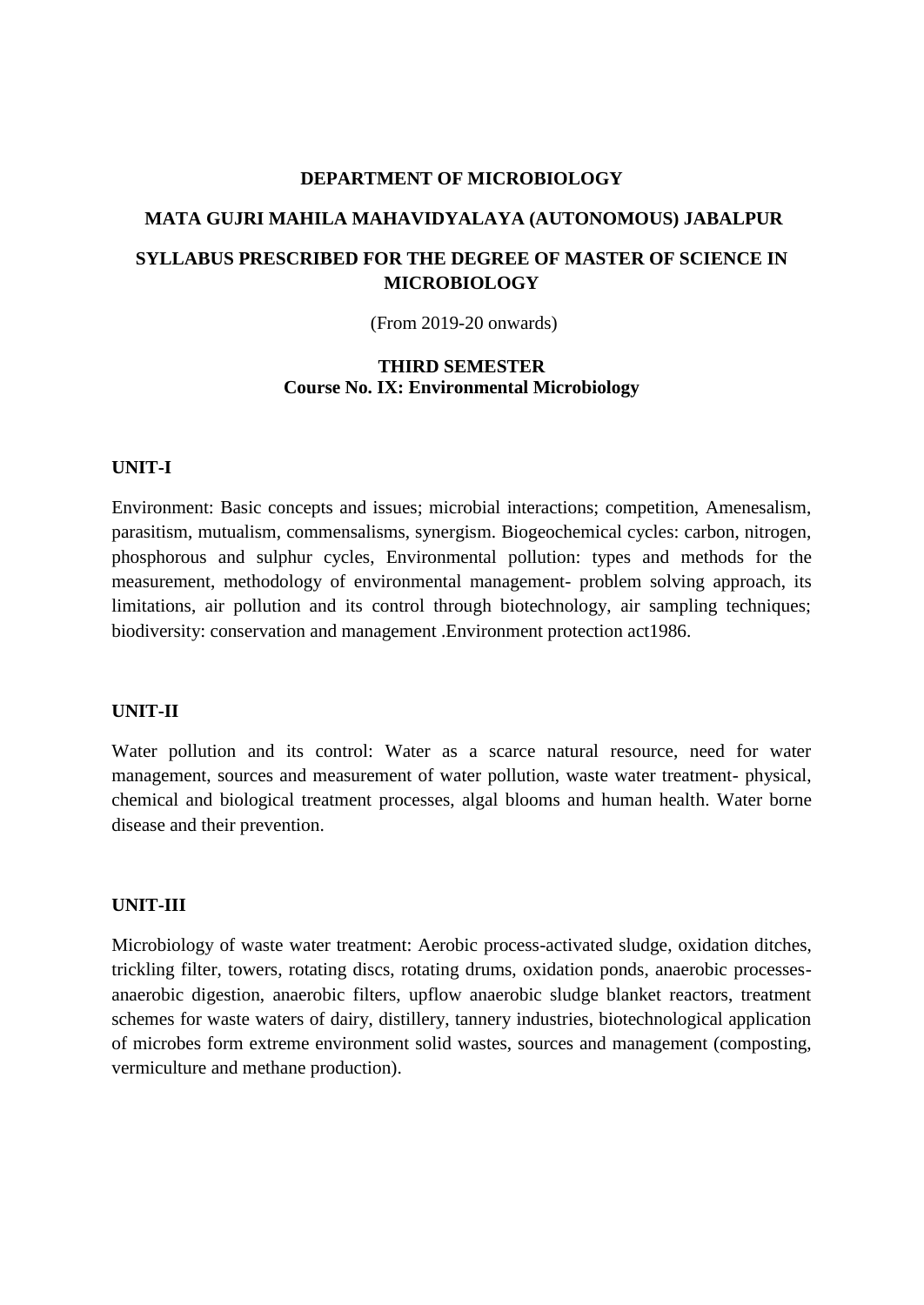#### **UNIT-IV**

Microbial degradation of xenobiotics in the environment- ecological considerations hydrocarbons, substituted hydrocarbons, oil pollution, surfactants, pesticides, bioaccumulation of metals and radio-nucleids and detoxification, bioremediation.

#### **UNIT-V**

Biological  $N_2$  fixation,  $H_2$  production, biofertilizers and biopesticides, Single cell protein (*Spirulina*, yeast, mushroom), global environmental problems-ozone depletion, UV-B green house effect and acid rain, their impact and biotechnology approaches for management.

#### **Practicals**

- 1. Detection of coliforms for determination of the purity of potable water.
- 2. Determination of dissolved oxygen concentration of water sample.
- 3. Determination of biological oxygen demand (BOD) of a sewage sample.
- 4. Determination of the efficiency of removal of air pollutant by using fibrous air filter/Air sampler.
- 5. Isolation of xenobiotic degrading bacteria by selective enrichment technique.
- 6. Test for the degradation of aromatic hydrocarbons by bacteria.
- 7. Survey of degradative of aromatic hydrocarbons by bacteria.
- 8. Estimation of nitrate, nitrite, and ammonium in drinking water.
- 9. To study the impact of heavy metals on growth & survival of microbes.
- 10. To study the impact of pesticides on the growth and survival of microbes.
- 11. To study the impact of salt and osmotic stress on the growth survival of microbes.
- 12. To study the biology of  $N_2$  fixing microbes/SCP producing microbes.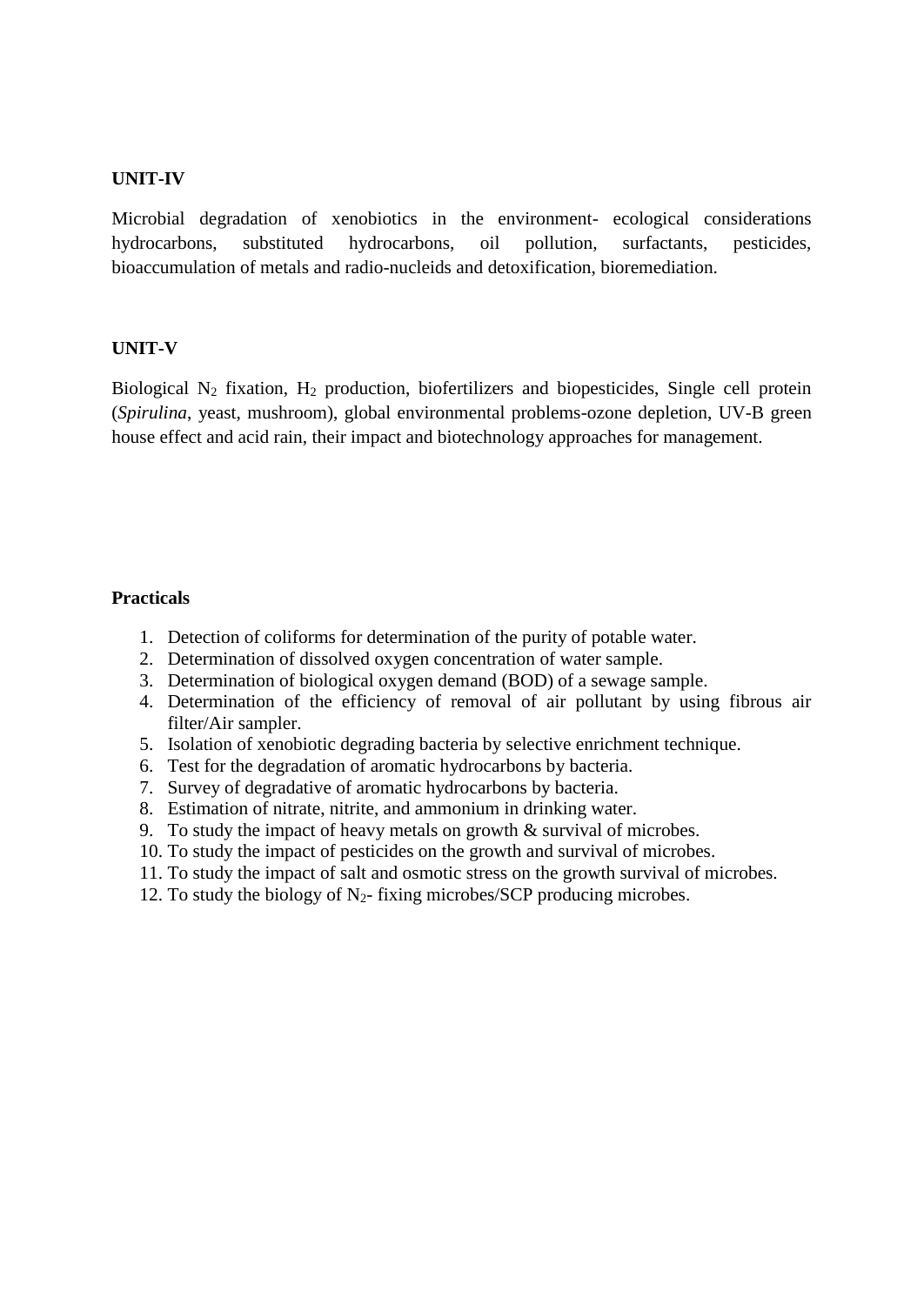# **MATA GUJRI MAHILA MAHAVIDYALAYA (AUTONOMOUS) JABALPUR SYLLABUS PRESCRIBED FOR THE DEGREE OF MASTER OF SCIENCE IN MICROBIOLOGY**

#### **(From 2019-20 onwards)**

#### **THIRD SEMESTER Course No. X: Industrial and Food Microbiology**

## **UNIT-I**

Biofermentation: designing and application, principles of biofermentation, monitoring and control of parameters (pH, oxygen, agitation, temperature, foam etc.), batch & continuous; production medium, raw materials, isolations, maintenance, preservation & improvement of industrial strains, computer control of fermentation processes.

## **UNIT-II**

Downstream processing: filtration of fermentation broths, ultracentrifugation, recovery of biological products by distillation, superficial fluid extraction.

## **UNIT-III**

Industrial production of solvents: ethyl alcohol, citric and acetic acids, enzymes: amylases, proteases, cellulases, vitamins: vitamin  $B_{12}$ , vitamin C, antibiotics (penicillin, streptomycin, tetracycline and griseofulvin). Microbes in petroleum industry (oil recovery). Immobilized cells & enzymes.

## **UNIT-IV**

Microbiology of food: sources and types of microorganisms in food, foodborne pathogens, microbiological examination of food, spoilage of food, food preservation, fermented foods, microbial proteins.

## **UNIT-V**

Dairy microbiology: sources and types of microorganisms in milk, microbial examination of milk, pasteurization and phosphatase test, sterilization of milk, grades of milk, dairy products, fermented milk, butter & cheese.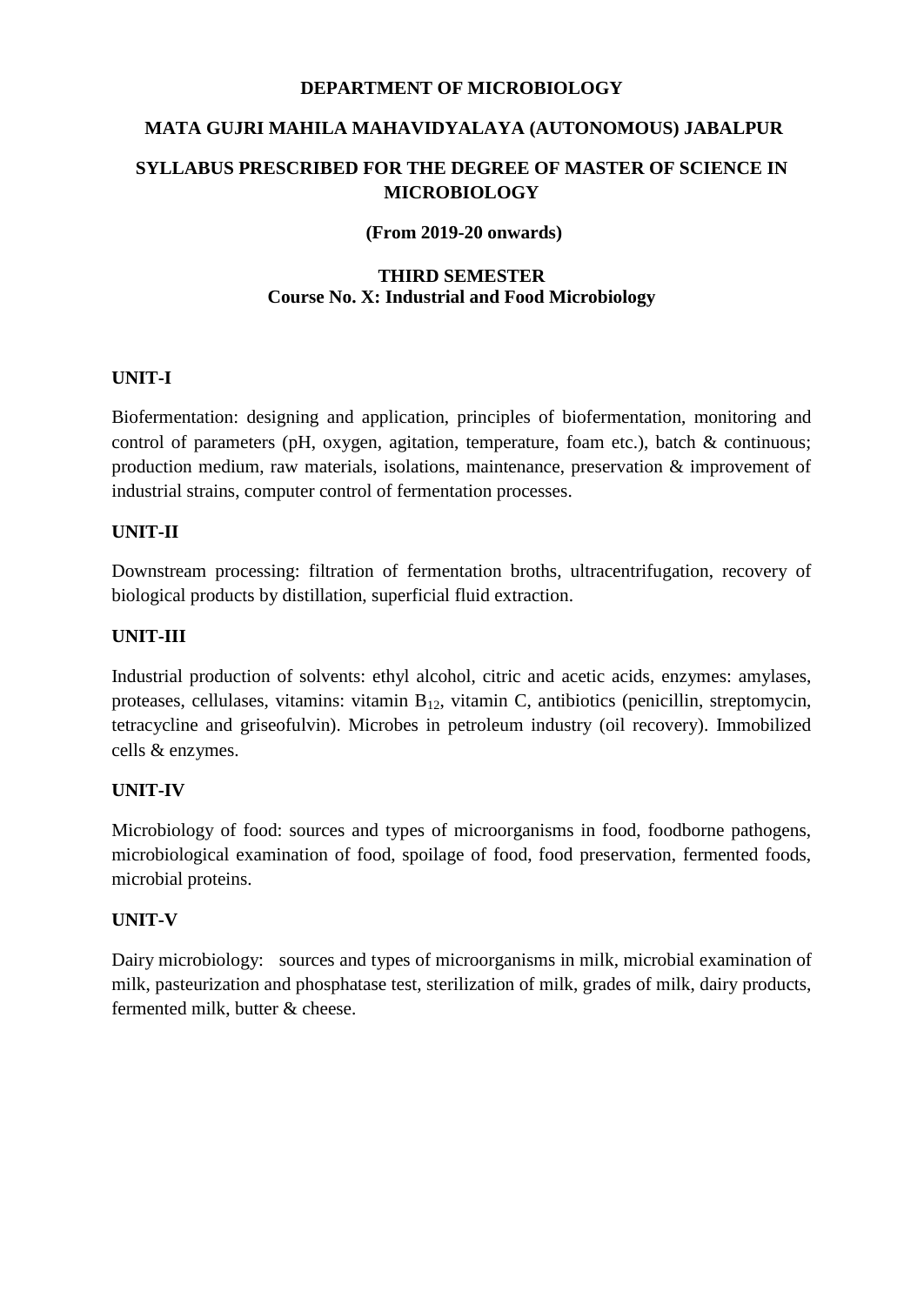## **MATA GUJRI MAHILA MAHAVIDYALAYA (AUTONOMOUS) JABALPUR**

## **SYLLABUS PRESCRIBED FOR THE DEGREE OF MASTER OF SCIENCE IN MICROBIOLOGY**

(From 2019-20 onwards)

## **THIRD SEMESTER Course No. XI Medical Microbiology**

## **UNIT-I**

Early discovery of pathogenic microorganisms, development of bacteriology as scientific disciplines, contribution made by eminent scientists. Normal microbial flora and the human host; role of resident flora, Classification of medically important microorganisms, Dermatophytes, dimorphic fungi, opportunistic fungal pathogens, laboratory diagnosis of pathogenic fungi.

## **UNIT-II**

Mechanism of pathogenicity, virulence and protection, organs and cells involved in immune system and immune response, antigens, antigenic specificity, antigenic determinants, cellular and humoral basis of immunity, immunoglobulins, antigen and antibody reactions, immunological (serological as well as cellular) methods.

## **UNIT-III**

Classification of pathogenic bacteria- *Staphylococcus, Streptococcus, Pneumococcus, Corynebacteria, Bacillus, Clostridium,* non-sporing anaerobes, Organisms belonging to *Enterobacteriaceae. Vibrios*, non- fermenting bacilli*, Yersinia, Haemophilus, Bordetella, Brucella, Mycobacteria, Spirochaetes,* Actinomycetes, *Ricketisae, Chlamydiae.*

## **UNIT-IV**

Important RNA and DNA viral pathogens, virus host interactions, pox viruses, adenoviruses, picornaviruses, orthomyxoviruses, paramyxoviruses, arboviruses, rhabdoviruses.

General properties of pathogenic protozoans and diseases caused by them, slow virus disease.

## **UNIT-V**

Laboratory control of antimicrobial therapy, strategies/ approaches (conventional and modern) in the diagnosis of important disease/ syndrome, meningitis, urinary tract infection, sexually transmitted diseases, pyrexia of unknown origin, wound infection etc.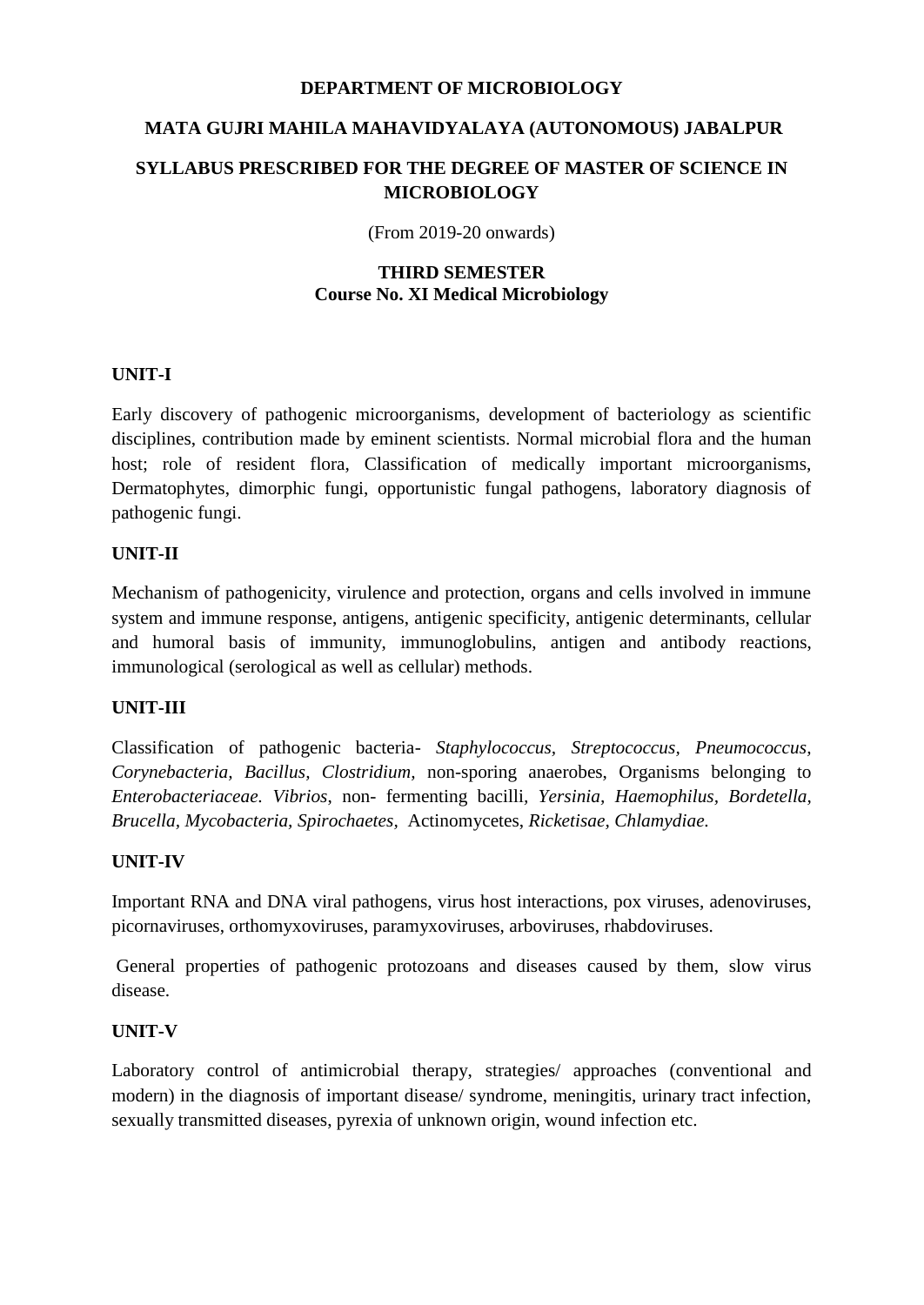## **MATA GUJRI MAHILA MAHAVIDYALAYA (AUTONOMOUS) JABALPUR SYLLABUS PRESCRIBED FOR THE DEGREE OF MASTER OF SCIENCE IN MICROBIOLOGY**

(From 2019-20 onwards)

#### **THIRD SEMESTER Course No. XII: Agricultural Microbiology**

#### **UNIT – I**

History, scope and development of agricultural microbiology, rhizosphere and phyllosphere: concept, importance, factors affecting microbial diversity.

#### **UNIT – II**

Soil health: crop residues, humus, mineralization, immobilization, soil-sickness, composting, vermicomposting, green manure. Effect of crop residues on plant growth, biodegradation of pesticides and pollutants, biodegradation fate, bioavailability, acceleration, bioremediation. Biofertilizers: types, production, formulation and constraints.

#### **UNIT – III**

General idea about major agricultural pests: Plant diseases- late blight potato, downy mildew of pea, stem gall of coriander, powdery mildew / rust / smut, rust of linseed, Ergot of bajara, Anthracnose of soybean, Tikka disease of groundnut, wilt of arhar, bacterial blight of paddy, citrus canker, leaf curl of papaya, little left of brinjal. Insects: gram, soybean. Weeds: parthenium, xanthium, waterhyacinth, cyperus, phalaris

#### **UNIT – IV**

Post harvest losses of agricultural products: causes, problems and management, recent trends in pest management: strategies, mass production, formulation and application technology, achievements, constraints

#### **UNIT – V**

Biotechnology in agriculture: the new green revolution, transgenic crops, gene protection technology, frost control technology, resistant varieties. Bioconversion futurology: exploitation of agricultural wastes for food / feed and fuel